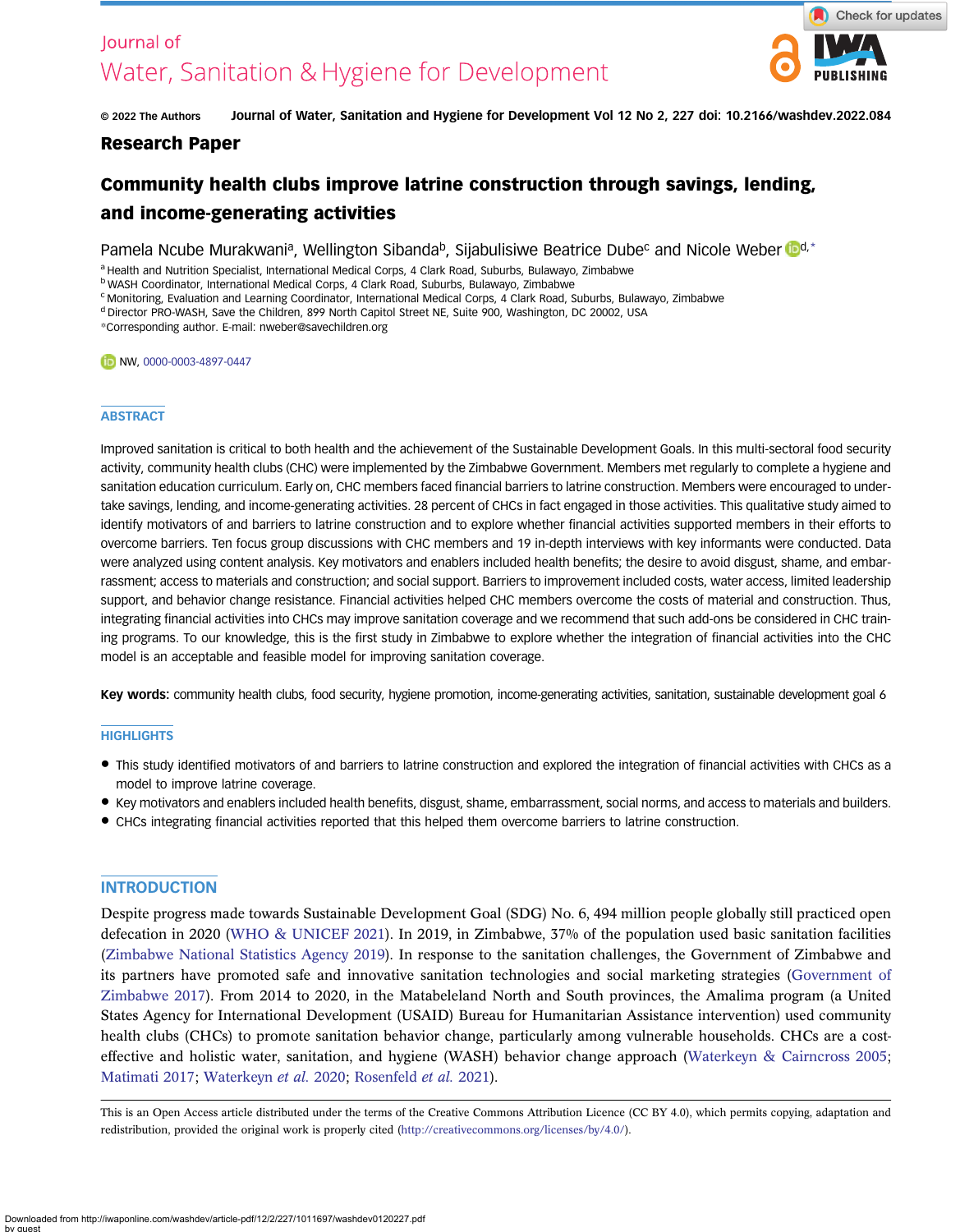During the initial implementation of CHCs, community members identified financial costs as a barrier to latrine construction. In the Matabeleland North Province, latrines are expensive to construct due to Kalahari sands ([Waterkeyn & Waterkeyn](#page-9-0) [2000](#page-9-0)). A deep pit cannot be constructed in this sandy soil for fear of collapse. In addition, the pit has to be lined with bricks, which increases effort and costs for households.

Historically, the project encouraged CHC members to integrate village savings and lending (VSL) and income-generating activities (IGA) into their CHCs. Not all CHCs decided to pursue an integrated model. The project supported those who decided to pursue an integrated model (147 of 525 or 28%) with training.

A qualitative assessment was undertaken to identify barriers to, motivators of, and enablers of latrine construction and explore how a CHC model that integrated access to financing and savings might support latrine coverage. Several studies document how CHCs have influenced behavior change in Zimbabwe ([Waterkeyn & Cairncross 2005](#page-9-0); [Waterkeyn](#page-9-0) et al. [2009](#page-9-0); [Whaley & Webster 2011](#page-9-0); [Waterkeyn](#page-9-0) et al. 2019). However, to our knowledge, our research is the first to explore latrine construction barriers and enablers when financial activities are combined with CHCs in Zimbabwe.

## Description of the program and intervention

From 2013 to 2020, a consortium of organizations implemented the Amalima program. Amalima established over 525 CHCs in the Bulilima, Mangwe, and Gwanda districts in Matabeleland South province and Tsholotsho district in Matabeleland North province ([Figure 1](#page-2-0)). These areas are prone to low rainfall and are food- and nutrition-insecure. Furthermore, hyperinflation and unemployment caused by Zimbabwe's economic crisis further impacted food insecurity. Women are the heads of households, with many men working abroad in South Africa as economic migrant workers. Many of the farmers in the district are subsistence farmers who raise livestock ([Chingarande](#page-9-0) et al. 2020).

#### The intervention

CHCs were first developed in Zimbabwe ([Waterkeyn & Cairncross 2005](#page-9-0); [Waterkeyn 2006\)](#page-9-0) and subsequently adopted in the National Sanitation and Hygiene Policy [\(Government of Zimbabwe 2017\)](#page-9-0). In the project area, the CHCs varied in size and were comprised of  $15-30<sup>1</sup>$  community members led by a trained village health worker, also known as a community-based facilitator. CHC membership was free, voluntary, and open to all, although self-selected members were primarily female. Over an average of six months, CHC members met on a biweekly or weekly basis to complete a 20-module training. The curriculum included safe handling and storage of water, diarrhea management, menstrual hygiene, malaria, handwashing with soap, and community mobilization. Members adopted practical actions and improvements such as handwashing, constructing latrines and 'tippy tap' handwashing stations, and digging garbage pits. Upon completion, CHC members graduated and received certificates at a village-level ceremony. All CHC members from the 525 CHCs that were formed during the Amalima program (from 2014 onwards) who attended at least 85% of the meetings received certificates.

The project final performance evaluation ([IMPEL 2020](#page-9-0)) reported a significant increase in households safely storing drinking water, from 49.7% at baseline to 98.4% percent at endline  $(p < 0.001)$ . In addition, the endline reported an increase in households using improved sanitation facilities, from 26.1% at baseline to 36.0% at endline ( $p < 0.01$ ). CHCs contributed to these improvements [\(IMPEL 2020](#page-9-0)).

Despite improvements in sanitation coverage, the affordability of materials to build high-quality latrines remained a barrier, particularly with hyperinflation in Zimbabwe ([Liu 2010\)](#page-9-0). Hyperinflation began in 2007, and Zimbabwe entered a new period of inflation in 2019. Purchases, such as cement, were difficult for poor rural households. Currently, the government has no subsidies on construction material. It costs approximately 129 USD to build a government-recommended Blair ventilated improved pit (VIP) latrine, including materials and labor (program documentation). Builders were not trained by the project, as members relied on builders who lived in their communities.

From 2016, the project encouraged CHC members to diversify into VSL and IGAs to address the financing barrier and encourage continued collaboration between club members. The project trained CHCs that decided to pursue integration with VSL and IGAs on topics such as constitution development, savings, setting up IGAs, and recordkeeping. CHCs did not receive financial or material resources or inputs. Members self-selected to work together based on trust, reliability,

<sup>&</sup>lt;sup>1</sup> The authors recognise that CHC sizes are variable, and in more densely populated areas, the CHC can consist of up to 75 members. The smaller size of the CHCs in the Amalima project area is in line with the context where the research was conducted, as in Matabeleland province, the households are spatially populated, and the average size of CHC membership in the area varied from 15 to 30 members.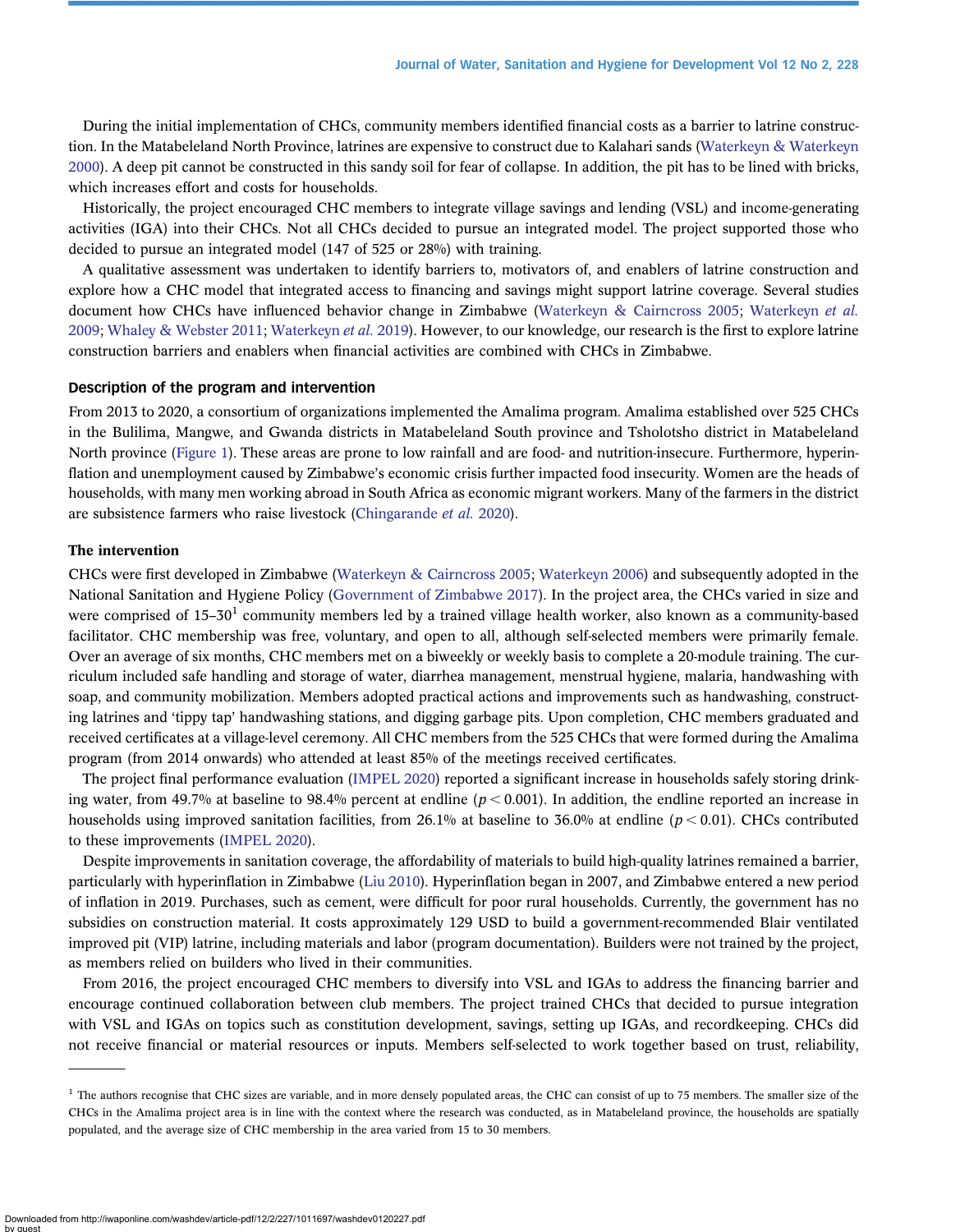<span id="page-2-0"></span>

Figure 1 | Map of Amalima Target Districts (in blue). Please refer to the online version of this paper to see this figure in colour: [http://dx.doi.org/10.2166/washdev.2022.084.](http://dx.doi.org/10.2166/washdev.2022.084)

and mutual understanding. IGAs generated resources through small livestock, horticulture, and baking. In the final year (2020) of the project, out of the original 525, a total of 147 or 28% of CHCs had diversified into VSL and IGAs.

Annual monitoring data indicated that CHCs that integrated VSL and IGAs had a higher level of latrine construction (among participants) than those that did not. Out of a sample of 158 households with no latrines at project inception (2013) and who took part in the integrated model that included access to VSL and IGAs, 59% constructed latrines by 2020. Of the 160 sampled households with no latrines at project inception and who did not take part in an integrated CHC model, only 32% had since constructed latrines. These findings suggested that access to additional financing through VSL/IGAs may enable households who desire an improved latrine to overcome financial barriers. To further explore these initial results, Amalima used a qualitative approach to understand differences between CHCs with and without VSL/IGAs.

For this article, the profiles are referred to as 'CHCs+' for CHCs that have integrated VSL and IGAs and 'standard CHCs' for those that have not integrated VSL and IGAs.

The specific research questions for the study were:

• What are the motivators, enablers, and barriers for standard CHC and CHC+ members to construct latrines?

• Is the integration of financial activities into the CHCs an acceptable and feasible model for improving sanitation coverage?

## **METHODS**

The study employed qualitative research methods. A team of six researchers from the Amalima staff conducted 10 Focus Group Discussions (FGDs) and 19 in-depth interviews (IDIs). [Tables 1](#page-3-0) and [2](#page-3-0) show the characteristics of the FGDs and IDIs. Ninety-six percent of the participants were female. Researchers held FGDs with members from 5 CHCs+ and 5 standard CHCs. Each FGD consisted of participants from the same CHC residing in the same village. In total, from the CHC $+$  members, 63 females and 1 male took part in the FGDs, and from the CHC members, 62 females and 6 males took part in the FGDs. Eighteen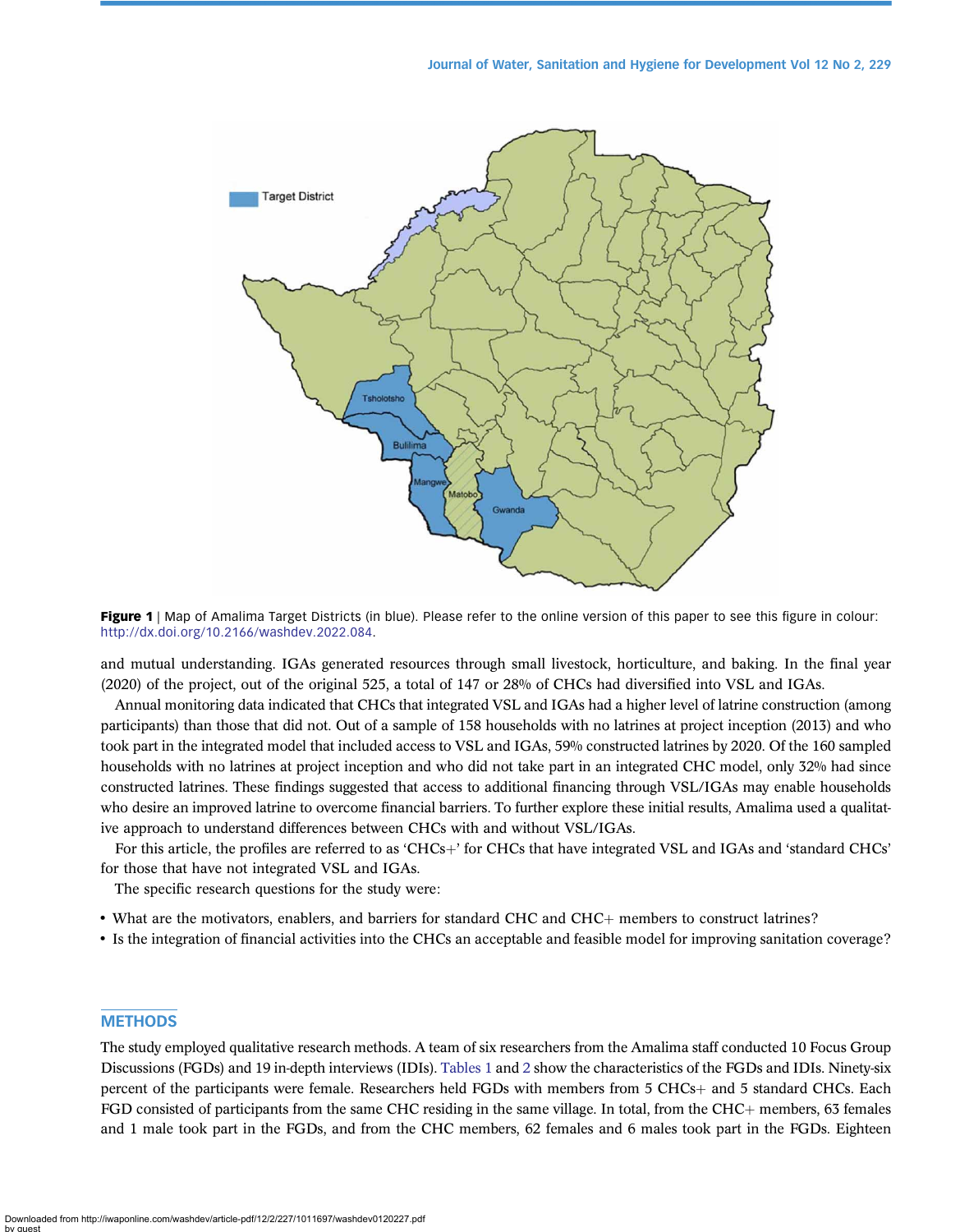| <b>Mangwe district</b>                                                              | $FGD 1: CHC+$                              | $FDG 2:CHC+$      | $FDG3$ :<br><b>Standard CHC</b> | FDG 4: Standard<br><b>CHC</b>                | <b>FGD 5: Standard</b><br><b>CHC</b> |
|-------------------------------------------------------------------------------------|--------------------------------------------|-------------------|---------------------------------|----------------------------------------------|--------------------------------------|
| Formation                                                                           | 2016                                       | 2015              | 2014                            | 2016                                         | 2014                                 |
| Club Composition                                                                    | 15 females (F)<br>Age range $(AR)$ : 22-66 | 23 F<br>AR: 30-77 | 28 F<br>AR: 37-78               | 22 F & 2 males<br>$(M)$ . AR: 24-88.         | 23 F<br>$2\ \mathrm{M}$<br>AR: 26-70 |
| Proximity to the markets                                                            | 5-10KM                                     | $0-5$ KM          | 5-10 KM                         | 5-10 KM                                      | $0-5$ KM                             |
| Group Livelihood activity                                                           | VSL/Livestock/horticulture                 | VSL/Livestock     | None                            | None                                         | None                                 |
| Composition/Membership<br>profile of the CHC<br>members participating<br>in the FGD | 12 F<br>AR: 22-66                          | 10 F<br>AR: 33-68 | 12 F<br>AR: 37-61               | 10 F; 2 M<br>AR: 28-69                       | 13 F, 1 M<br>AR: 26-59               |
| <b>Tsholotsho District</b>                                                          | $FGD 6: CHC+$                              | $FDG 7: CHC+$     | FDG 8: $CHC+$                   | FDG 9: Standard<br><b>CHC</b>                | FDG 10: Standard<br><b>CHC</b>       |
| Formation                                                                           | 2017                                       | 2016              | 2014                            | 2016                                         | 2015                                 |
| Composition/Membership<br>profile                                                   | 20 F<br>AR: 35-66                          | 22 F<br>AR: 25-72 | 2 M & 35 F<br>AR: 19-72         | 3 M & 30 F<br>AR: 23-68                      | 1 M & 28 F<br>AR: 21-79              |
| Proximity to the markets                                                            | 5-10 KM                                    | 5-10 KM           | <b>40 KM</b>                    | <b>40 KM</b>                                 | 5-10 KM                              |
| Livelihood activity of<br>group                                                     | <b>VSL</b>                                 | <b>VSL</b>        | VSL/<br>horticulture            | Some practice<br>conservation<br>Agriculture | None                                 |
| Composition/Membership<br>profile of the CHC<br>members participating<br>in the FGD | 14 F<br>AR: 35-52                          | 12 F<br>AR: 25-72 | 15 F & 1 M<br>AR: 22-49         | 16 F & 2 M<br>AR: 26-57                      | 11 F &<br>1 M<br>$AR: 21-56$         |

## <span id="page-3-0"></span>Table 1 | Sampled CHC and CHC $+$

#### Table 2 | Sampled IDIs and spot checks

|                |                                                            |                                           | <b>Participants</b> |                            |                       |                                        |                                        |                                                                                                                                                                                                                                                                                                      |
|----------------|------------------------------------------------------------|-------------------------------------------|---------------------|----------------------------|-----------------------|----------------------------------------|----------------------------------------|------------------------------------------------------------------------------------------------------------------------------------------------------------------------------------------------------------------------------------------------------------------------------------------------------|
|                | <b>Tsholotsho</b><br><b>Mangwe</b><br>district<br>district | <b>Community</b><br>based<br>facilitators | <b>EHTS</b>         | Agritex<br><b>Officers</b> | <b>CHC</b><br>members | <b>Total number</b><br>of participants | <b>Participant profile information</b> |                                                                                                                                                                                                                                                                                                      |
| <b>IDIs</b>    | 8                                                          | 11                                        | 9                   | 4                          | 2                     | 4                                      | 19                                     | 18 F & 1 M AR: 27-69                                                                                                                                                                                                                                                                                 |
| Observations 1 |                                                            | 3                                         |                     |                            |                       | 4                                      | 4                                      | 4 F CHC+ members. AR: 33-51. All<br>had constructed latrines from VSL<br>proceeds.<br>All had constructed latrines from<br>VSL proceeds, and all 4 had<br>hygiene enabling facilities in place<br>(latrine, tippy tap with soap and<br>water, pot rack, refuse pit,<br>cleanliness of the homestead) |

females and one male participated in the IDIs, and the respondents consisted of 9 community-based facilitators, 4 environmental health technicians, 2 agriculture extension officers (referred to as Agritex officers), and 4 CHC members.

The researchers used convenience sampling to select four CHC $+$  member households for observations. These CHC $+$  members also participated in the FGDs. The researchers conducted household-level observations using a simple checklist to check for the following hygiene-enabling facilities: latrine, tippy tap with soap and water, pot rack, refuse pit, and cleanliness of the home. Both FGDs and IDIs were used to triangulate and validate the data gathered.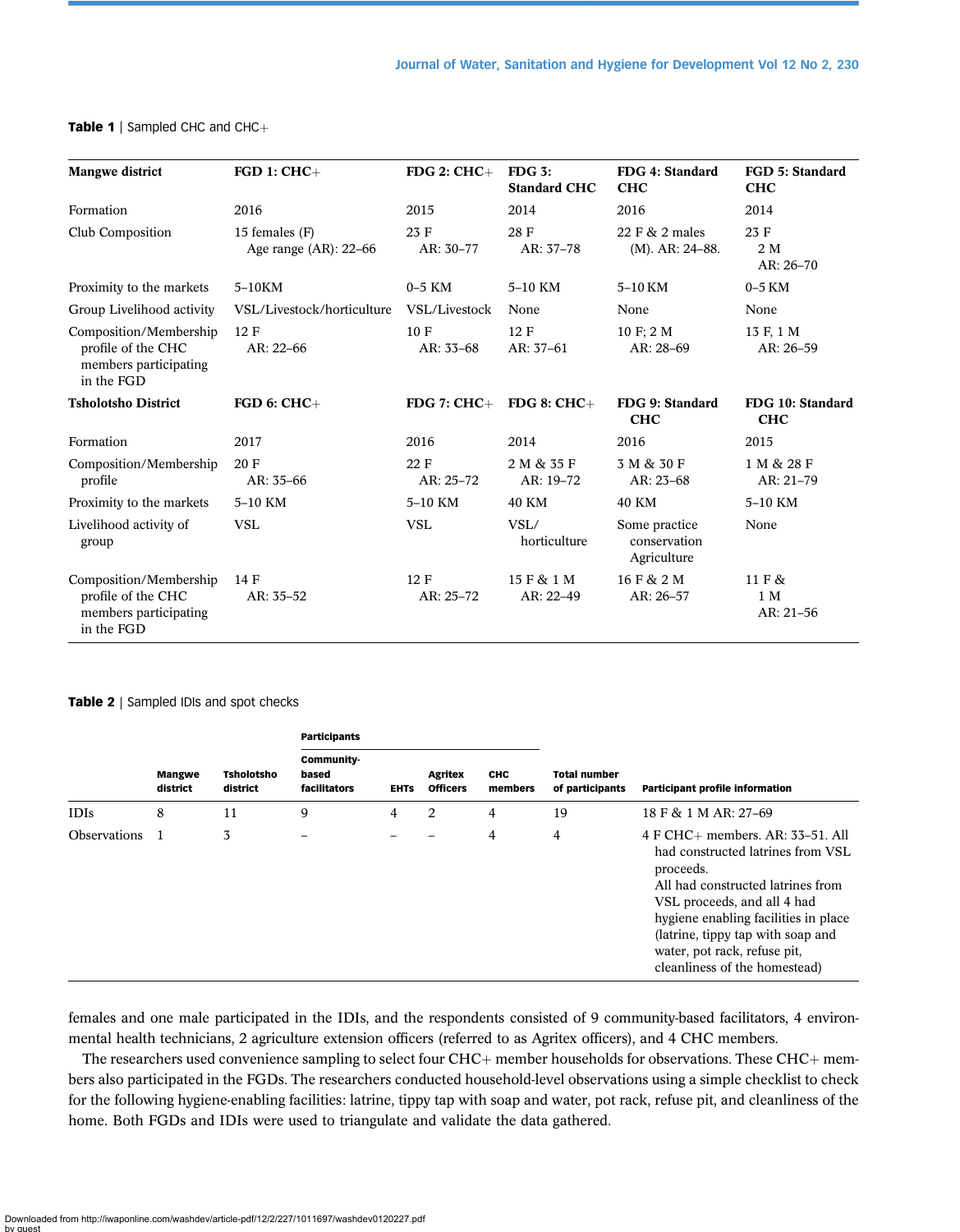#### Study area and sampling strategy

The study was conducted in the Tsholotsho district in Matabeleland North Province and the Mangwe district in Matabeleland South province. Tsholotsho district was selected by default, as it is the only project implementation district in Matabeleland North province, while Mangwe was randomly selected from the three districts included in the project in the Matabeleland South Province. Purposive sampling was used to select participants. Participating villages were purposively selected based on the following criteria to capture the wide range of variables:

- Duration: Length of time that the CHC has been active (from when the CHC was established and not just the duration of the VSL/IGA projects)
- Demographics: CHCs with mostly women, mixed-gender CHCs, and CHCs with youth
- Livelihoods Diversity: CHCs with different livelihood activities (livestock, horticulture, etc.)
- Distance to Markets: CHCs farther from and closer to markets

#### Data collection and management

Project staff developed the semi-structured IDI and FGD guides and an observation checklist with input from WASH and qualitative research advisors and the project's technical learning unit. Enumerators attended a 2-day training on the methods and tools. The researchers pretested the guides with a CHC in the Tsholotsho district and collected data over 5 days in November 2019. Enumerators recorded FGDs and IDIs in Ndebele. Four researchers who are fluent Ndebele speakers transcribed the interviews into English. IDIs lasted between 20 and 30 minutes, and FGDs between 60 and 90 minutes. Spot checks of household latrines and hygiene were held in a sample of four  $CHC<sub>+</sub>$  households.

#### Data analysis

The transcribed text was entered in Excel. Four researchers reviewed the data to determine codes and organize the data into conceptual themes. These four researchers employed content and thematic analysis [\(Hsieh & Shannon 2005\)](#page-9-0) and constant comparison and triangulation to ensure that all codes and themes were grounded in the data. Results from the FGDs were triangulated with IDIs and spot checks of a subset of  $CHC<sub>+</sub>$  latrines. Additionally, during the coding and analysis process, the researchers engaged in analytical dialogue, which enhanced the study's rigor and minimized individual researcher bias.

#### Research ethics

Prior to data collection, the Amalima program technical learning unit team and WASH and qualitative research experts reviewed the protocol and the data collection tools. All participants gave verbal informed consent. The electronic data were de-identified. Hard copies of the notes and the voice recorder were kept in a locked cabinet.

## **RESULTS**

[Table 3](#page-5-0) provides a summary of the themes from this study.

## What motivated and enabled CHC to construct latrines?

Across both standard CHCs and CHCs $+$ , motivating factors for latrine construction included livestock and human health, social norms, disgust, shame, and embarrassment. Access to materials, builders, and social support facilitated construction for both groups. The only key difference identified between the two groups was that  $CHCs<sub>+</sub>$  had 'access to money' from VSL and/or from IGAs, which in turn, facilitated latrine construction.

#### Livestock and human health benefits

While fewer standard CHC members had constructed latrines, they, along with  $CHC<sub>+</sub>$  members, environmental health technicians (EHTs), and Agritex officers, highlighted having gained health knowledge from the CHC modules. Both standard CHC and CHC+ members indicated being motivated to build latrines to reduce diseases such as cholera and diarrhea. Across the Mangwe and Tsholotsho districts, standard CHC and CHC $+$  members stated that they were motivated to construct latrines to stop poultry from eating human feces, which was important as the CHC members eat the chicken intestines as a relish. This perceived health concern motivated sanitation practices. In addition, they were motivated to reduce measles in cows, which is caused by eating human feces and will result in being condemned at the abattoir.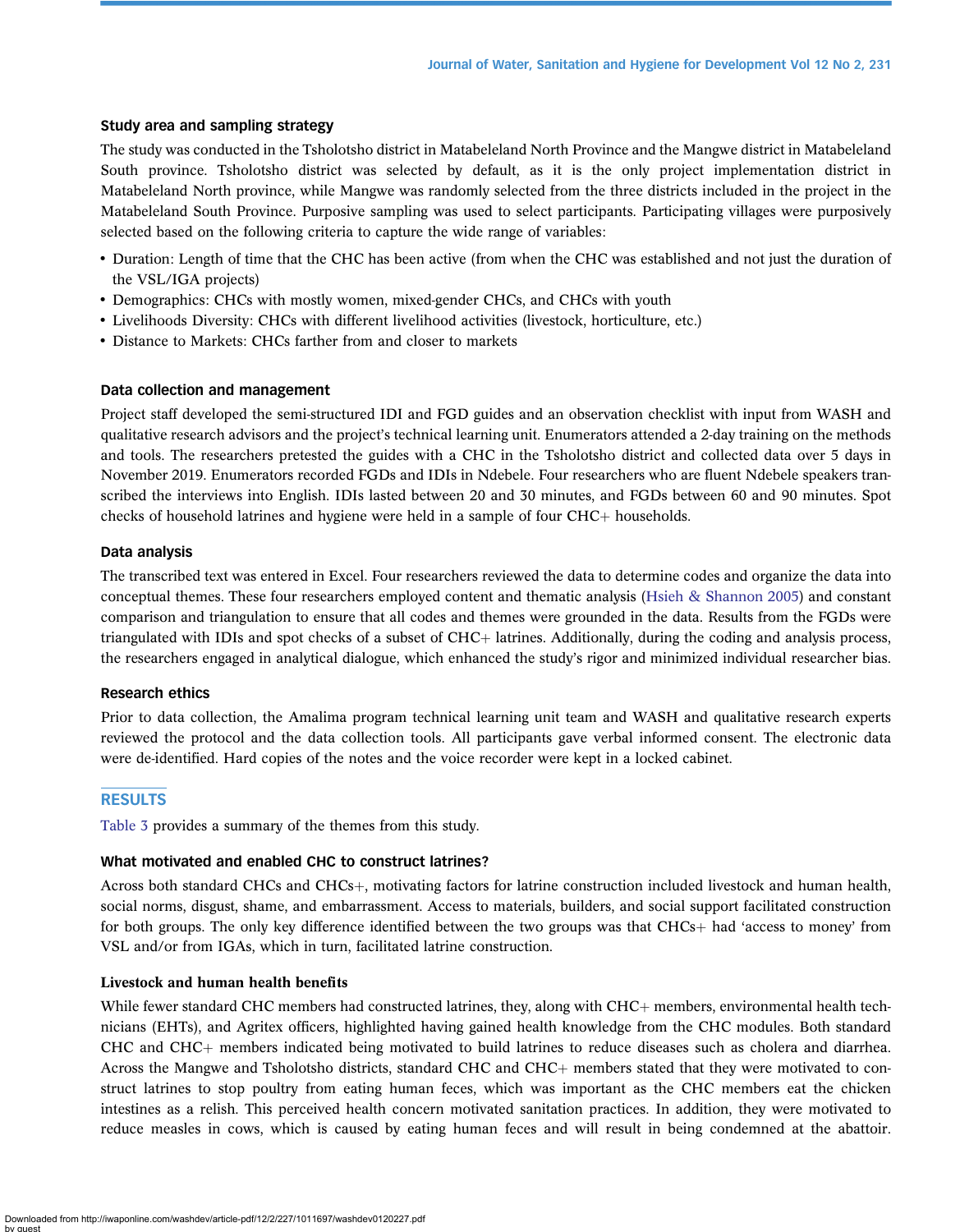#### <span id="page-5-0"></span>Table 3 | Summary of themes and quotes

| <b>Domain</b>                                                  | <b>Theme</b>                                                           | Quote                                                                                                                                                                                                                                                                                                        |  |  |  |
|----------------------------------------------------------------|------------------------------------------------------------------------|--------------------------------------------------------------------------------------------------------------------------------------------------------------------------------------------------------------------------------------------------------------------------------------------------------------|--|--|--|
| Motivating factors for CHC<br>members to construct<br>latrines | Knowledge from the CHC modules and<br>Animal and Human Health Benefits | Because of the CHCs, people in my village now have latrines<br>and they are now a fewer cases of diarrhea in the area.<br>- young female CHC member, Mangwe                                                                                                                                                  |  |  |  |
|                                                                | Desire to avoid fear, shame and<br>embarrassment                       | My child, it's embarrassing to be seen carrying a hoe, everyone<br>will know what you are up to.<br>- elderly standard CHC member from Mangwe                                                                                                                                                                |  |  |  |
|                                                                | Social and Leadership Support                                          | We heard that some people steal fecal matter for rituals for<br>enrichment purposes therefore we were motivated to construct<br>latrines.<br>- CHC+ member, Tsholotsho district                                                                                                                              |  |  |  |
|                                                                | Access to materials and builders                                       | They can make their own bricks to build the latrines because<br>they can easily get river sand. Also, in some areas they get<br>easily get water to help them build the latrines.<br>$- EHT A$                                                                                                               |  |  |  |
|                                                                | Access to VSL/IGAs for CHC+<br>members                                 | They make their own bricks using locally available material<br>(river sand). Raise money through VS&L to buy cement.<br>- AGRITEX officer                                                                                                                                                                    |  |  |  |
| Barriers to latrine<br>Construction                            | Lack of money to procure cement                                        | The Zimbabwe economic situation is hindering us from<br>constructing latrines, thus, we spend most of the money on<br>food not Latrines because of the drought.<br>- standard CHC member from Tsholotsho                                                                                                     |  |  |  |
|                                                                | Lack of water for brick making                                         | Some members miss meetings because they spend most of the<br>time waiting in long {water} queues. We face water shortages<br>for domestic use and for our livestock.<br>- standard CHC member                                                                                                                |  |  |  |
|                                                                | 'Lack of local leadership'                                             | If the village head does not prioritize the construction of a<br>latrine in the area, very few people will bother constructing a<br>latrine.<br>- EHT - Tsholotsho district                                                                                                                                  |  |  |  |
|                                                                | Behavior change                                                        | Behavior change is a process at they have not reached that stage<br>where they see the importance of building latrines. Some are<br>just resistant and some could be just laggards.<br>- EHT - Mangwe district                                                                                               |  |  |  |
| Impact of VSL/IGA to CHCs                                      | Financial benefits                                                     | It helped those who did not have latrines. You can use the<br>money to buy cement and construct the latrine. Some<br>members used money from VSL and others already had the<br>latrines. To a greater extent, we used the money to buy cement<br>and pay the builders.<br>- CHC+ member, Tsholotsho district |  |  |  |
|                                                                | Social cohesion and social capital<br>(social community safety net)    | They work together very well and they understand each other<br>more. They can take their children to school and can buy<br>livestock (chickens, goats, donkeys and cows).<br>- Agritex Officer, Mangwe district                                                                                              |  |  |  |

Communities place great value on owning livestock as a form of wealth, and therefore, the desire to protect their livestock resulted in latrine construction.

## Desire to avoid disgust, shame, and embarrassment

Shame, embarrassment, disgust, and the desire to have one's own latrine also encouraged construction according to FGDs with standard CHC and CHC+ members and IDIs with community-based facilitators. In Mangwe and Tsholotsho, both standard CHC and CHC+ members stated that it was not easy to share a latrine with their neighbors, as frequently, 'derogatory' signage would be by the latrine, such as 'do not miss the toilet.' The users felt targeted by such messages. In Tsholotsho, both standard CHC and CHC+ members were discouraged from openly defecating for fear of being seen due to the lack of tree cover from deforestation, along with homesteads' proximity to each other.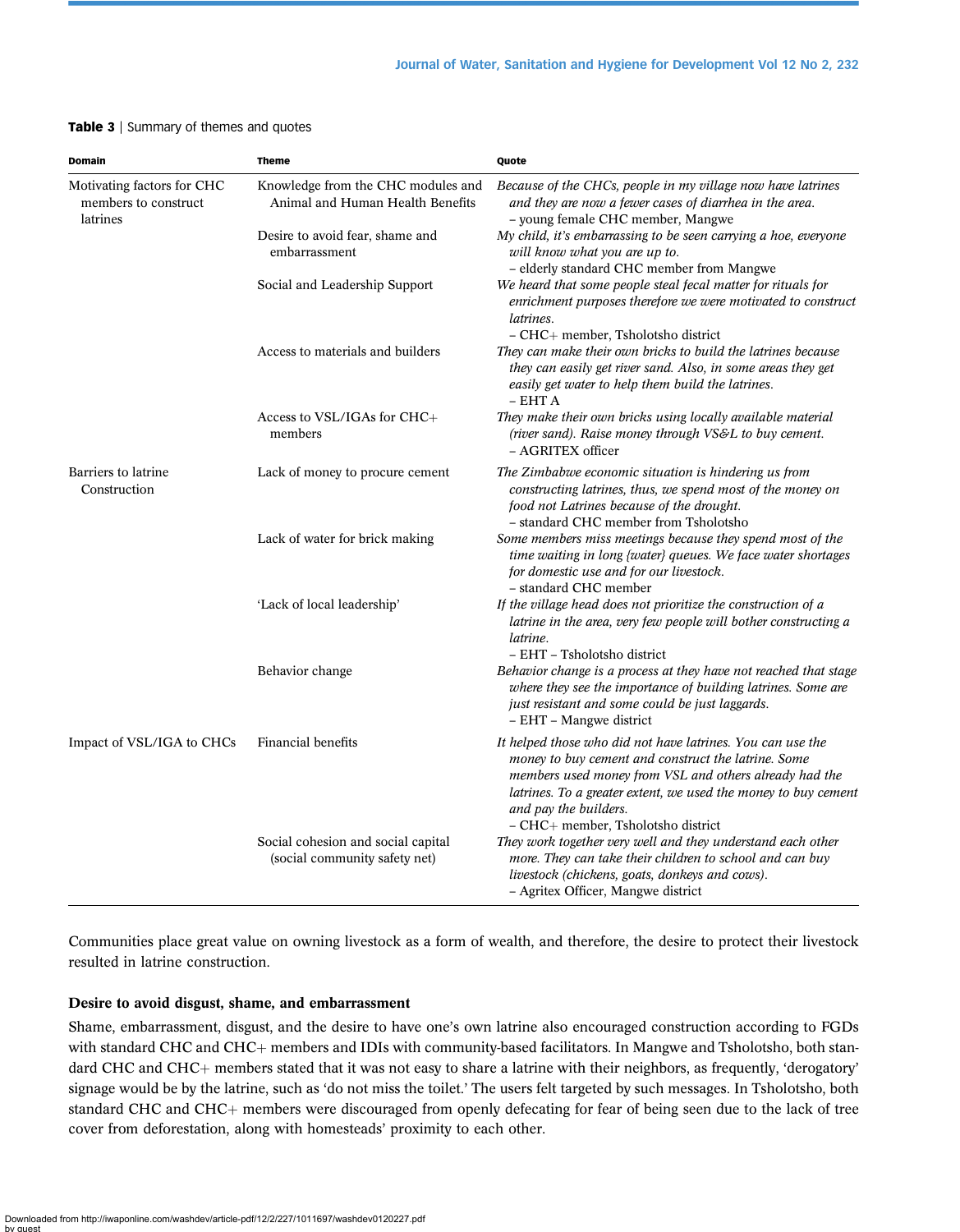#### Social and leadership support

IDIs with EHTs and Agritex officers highlighted that CHC competitions and the goal to be selected as a model home motivated CHC members. Hygiene and sanitation-related songs at CHC meetings and community gatherings served as reminders and increased social pressure. IDIs indicated that community leaders encouraged and, at times, enforced latrine construction, especially for new homesteads. New homesteads were encouraged to prioritize building a latrine before other structures. Home visits from EHTs and other extension workers put 'social pressure' on CHC members to construct latrines. In Tsholotsho, beliefs that feces are used in witchcraft also encouraged construction.

Some CHC+ members stated that having their husbands' support and labor made it easier. To increase male engagement, community-based facilitators, EHTs, and community leadership recommended reducing the frequency of lessons during the farming season, increasing awareness of the benefits of IGAs to the family's livelihoods, and incorporating ball games into the hygiene activities.

Both standard CHC and CHC+ groups highlighted that 'helping each other' in activities such as brick molding-supported latrine construction. This was echoed by an EHT that reported that club members helped each other to collect raw materials including sand and water from the Gwayi River and used the funds from the VSL to purchase cement. This 'spirit of supporting each other' was echoed more strongly among CHC+ members than among members of standard CHCs. Group members had access to income and pooling funds on a monthly basis, and celebrating each member's success with a latrine, primarily because of the VSL, was important.

#### Access to materials and builders

Cement availability at local markets, access to markets, local availability of skilled builders, and easy access to resources such as river sand and a soil type that can be molded into bricks facilitated latrine construction. In Mangwe, CHCs highlighted that proximity to Botswana, where cement is much cheaper, was an enabler.

#### Access to VSL/IGAs for  $CHC<sub>+</sub>$  members

The key difference between CHCs+ and standard CHCs was that access to finance from VSL/IGA supported latrine construction. Whereas standard CHC members mostly used remittances from family members and sometimes donations (from other NGOs), which are not consistently available, to build latrines, CHC+ members had greater and more reliable access to cement because of the VSL component. CHC $+$  members reported that social cohesion resulted in supporting each other in building a latrine and facilitated collaboration on the VSL/IGA. Some CHCs+ pooled funds and followed a month-by-month rotational system where selected members received money from the pooled fund to build a latrine. When those who had latrines received money, they used the funds towards IGAs. This was emphasized by a CHC member who stated that 'we worked together as a group. Because of the VSL activity, we bought cement using the money we raised from our VSL and constructed latrines for those members in our group without latrines.' The role of the VSL and IGAs in providing financial capital for CHC+ members was echoed by an Agritex officer who stated that 'the VSL and IGAs can make it easier for people to buy cement, helping them construct their latrines.' Interestingly, a ripple effect was the formation of new CHCs+ that saw these benefits.

#### What barriers to latrine construction do standard CHCs and CHCs $+$  face?

The main barriers identified included the lack of cement or cash to purchase cement and/or pay builders, lack of water (for brick-making), lack of local leadership support, and resistance to behavior change.

## Lack of cash to purchase cement or Pay builders

The economic crisis and drought limited households' financial capital. Standard CHC members reported that cement prices had increased. The lack of cash to purchase cement and/or pay builders was highlighted strongly as the key limiting factor. Most households had to prioritize spending money on food over latrines because of the drought and the economic situation. One of the standard CHC members pointed out that 'those in VSL are always ahead, and cash is not a problem for them.' This underlined the value of the VSL/IGA perceived by standard CHC members.

Most CHC+ members who had constructed latrines indicated that the cost and the distance to where cement can be purchased were the main challenges that they had faced before participating in the VSL/IGA. Some overcame this barrier by paying in installments, 'buying building material bit by bit until it was enough.' IDIs with CHC members, communitybased facilitators, EHTs, and Agritex officers also reported financing as a barrier and that this affected more elderly club members in standard CHCs. An EHT also highlighted that because of the economic downturn, it was difficult for food-insecure families to purchase cement, and shared latrines may be a low-cost option.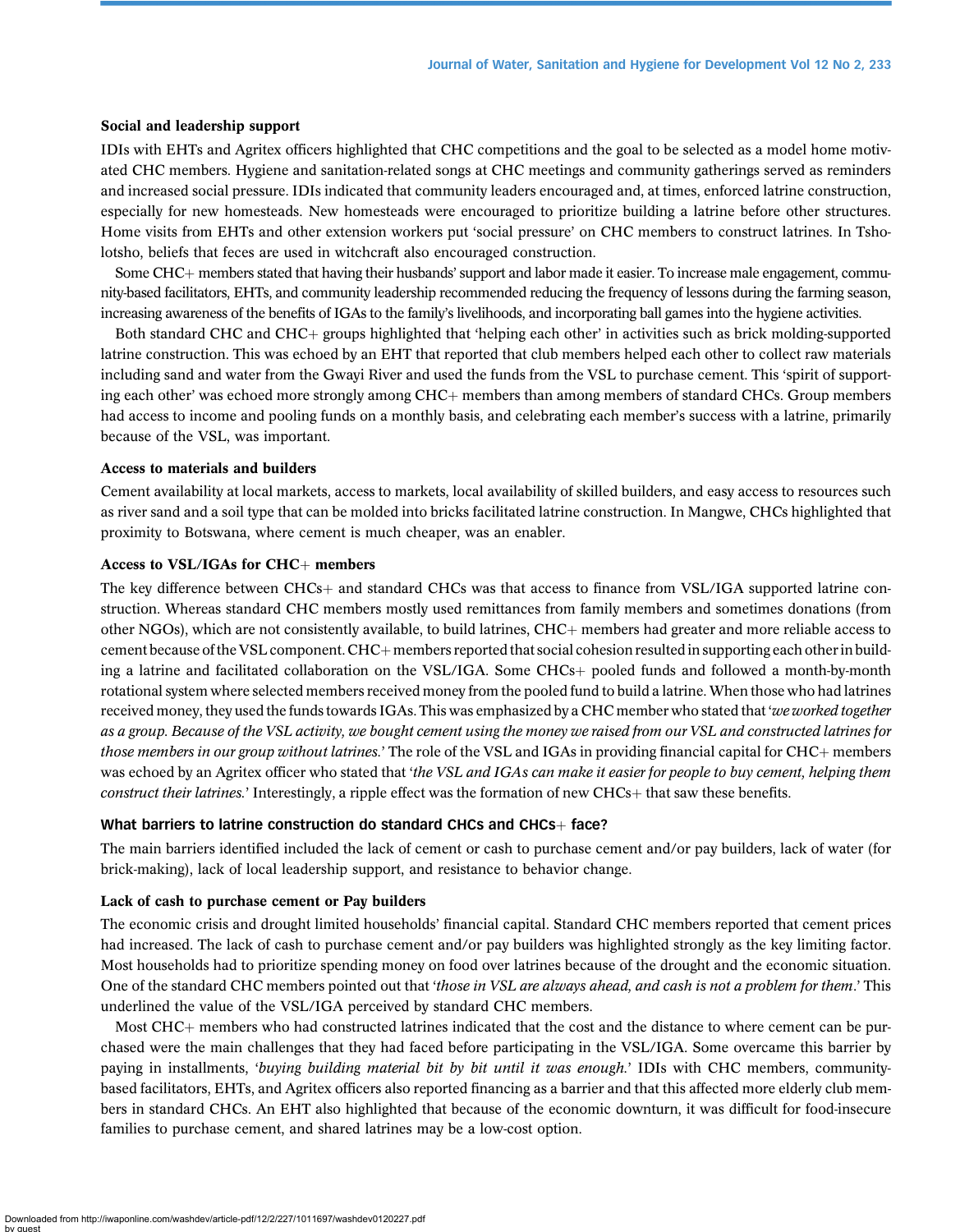## Access to water

Both CHC+ and standard CHC members highlighted that the lack of water in both drought-prone districts meant that making bricks for latrines and the time spent collecting water were challenges.

#### Lack of support from local leadership

In most IDIs with community-based facilitators, it was reported that leaders encouraged community members to construct latrines. Some leaders put in place community by-laws promoting latrine construction. However, most community-based facilitators, EHT, and Agritex officers agreed that there was a 'lack of local leadership support' enforcing the building of latrines. One community-based facilitator stated that ensuring engagement with local leaders had resulted in them supporting CHCs by attending graduations and promoting latrine construction.

#### Resistance to behavior change

EHTs and some community-based facilitators reported that not all members view building a latrine as important. A community-based facilitator mentioned that some were late adopters of the hygiene practices promoted by CHCs, and another mentioned that it was common for people to say that they had lived a long time without a latrine and did not see the value.

## Perceptions of integrating VSL/IGA into CHCs

Most CHC<sub>+</sub> members indicated that VSL/IGAs had helped them to procure cement or pay laborers and to expand their livelihood activities. As stated by one  $CHC+$  member:

'To a greater extent, VSL helped, as I used the money to buy some of the stuff I needed to construct a latrine. And we do other small businesses such as those of vegetables, poultry, jiggies (savory snacks), airtime (mobile phone airtime), soups, and even bake scones.'

Most CHC $+$  members participated in the VSL primarily to construct a latrine. A CHC $+$  member from Tsholotsho stated that money helped those without latrines to purchase cement and to pay builders. The EHTs corroborated the primary use of VSL and IGA proceeds being used for latrine construction by stating that 'Those in VSL can buy themselves cement to build their latrines and can also buy livestock and some {buy} kitchen equipment' (EHT 2). In addition, an Agritex officer stated that 'The VSL component is one of the most important driving factors that make them meet, it helps them share ideas, and with the little they make in those groups, they can buy some of the necessities at home.'

All FGD participants and IDIs with EHTs, CBFs, and Agritex officers indicated that VSL/IGA training should be a mandatory component of the CHC curriculum to overcome financial barriers to latrine construction, as 'it [VSL/IGA] has helped us achieve our goals; we now have livestock and have managed to construct latrines in our homesteads' (CHC $+$  member). The Agritex officer indicated that

'It should be mandatory so that when they graduate, they will not only be knowing hygiene, and they would also have all the hygiene-enabling facilities because some require money, for example, the latrines. So, the IGAs will be the source of finance so that they can buy the cement to build them.'

EHTs suggested training members on VSL/IGAs after they had completed all the sanitation and hygiene modules to motivate the CHCs+ to use proceeds from their VSL/IGA for latrine construction and hygiene activities. Spot checks conducted at a sample of CHC+ member households demonstrated that latrines had been constructed, and the hygiene conditions, including tippy taps, refuse pits, pot racks, and well-swept yards, adhered to the standards promoted by the CHCs.

## **DISCUSSION**

It is well documented that CHCs can build social cohesion and unity [\(Waterkeyn & Cairncross 2005](#page-9-0); [Beesley & Feeny 2016;](#page-9-0) [Rosenfeld 2019](#page-9-0); [Rosenfeld](#page-9-0) et al. 2021). In this study, the CHC members that went on to form a VSL demonstrated a higher level of social cohesion. Members self-selected to work together based on trust, reliability, and mutual understanding. In some cases, multiple VSL groups resulted from one CHC, as members formed smaller groups with members they trusted because of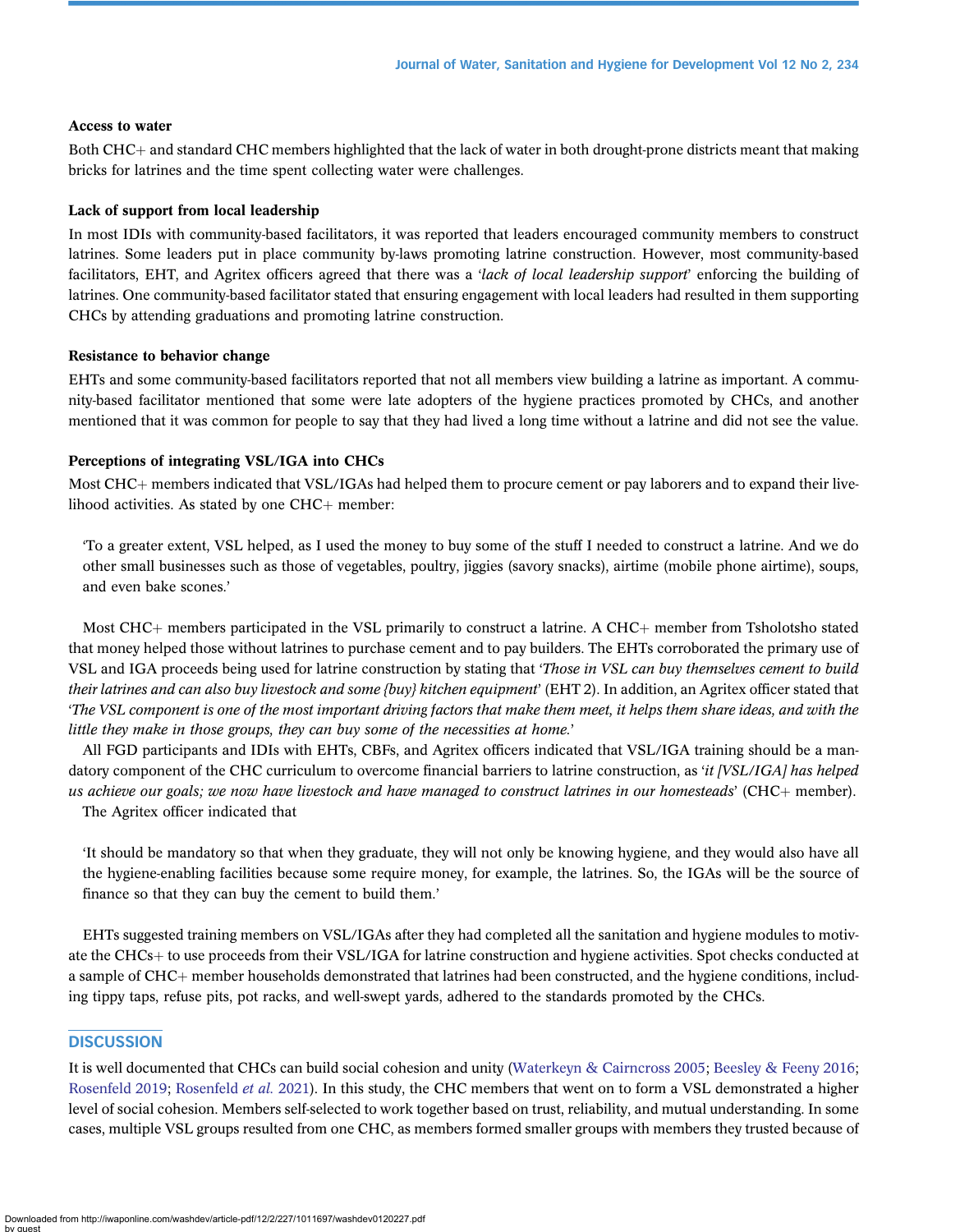the risks associated with pooling money. In this study, CHC+ participants had this kind of ongoing engagement with each other through the IGA/VSL activities, further strengthening their social capital.

The financial capital from IGA/VSL activities supported latrine construction. It is also important to note that  $CHC+$  members were motivated to use VSL/IGA funds to build latrines, which may have been the result of the CHC modules. This helped CHC $+$  members overcome financial barriers to latrine construction, which was the main difference between the barriers reported by CHC members and CHC $+$  members.

The lack of money to procure cement and pay for builders has been documented in other studies on sanitation [\(Sara &](#page-9-0) [Graham 2014](#page-9-0); [Brooks](#page-9-0) et al. 2015; [Bongartz](#page-9-0) et al. 2016). Integration of the CHC+ approach into national hygiene and sanitation strategies may overcome this barrier, thus in turn strengthening the effectiveness of CHCs to increase sanitation coverage.

CHCs+ established as far back as 2014 still actively meet to undertake VSL activities, contributing to sustainability. Annual monitoring data indicate that 80 percent of CHC+ members still met at least 2 years after graduation. However, hygiene promotion did not always remain core to the group's activities once they graduated and embarked on VSL/IGAs. Sustaining a focus on hygiene may require additional follow-up, such as regular refresher visits by community-based facilitators or EHTs.

## Limitations

Program staff collected the data, which may have produced some social desirability bias in participants' responses. Substantial efforts were made to conduct the study with integrity and to maintain fidelity to the research and analytic processes described. Biases were minimized by developing standard semi-structured FGD and IDI guides, systematically transcribing and coding data, and using external reviewers. CHC members were not randomly selected, and the findings are not representative of all CHC members in the project area. The study was not designed to identify the relative importance of these themes in terms of motivators, enablers, and barriers.

## RECOMMENDATIONS AND CONCLUSIONS

The cost of latrine construction is the main constraint faced by CHC members who wish to comply with the recommended standards of a Blair VIP latrine, but who face barriers due to poverty, inflation, and limited income. Therefore, the integration of VSL/IGAs into CHCs (which in this study are predominated by women) can address this barrier. Integrating financial activities into CHCs can amplify and enhance the social support created by the clubs to improve sanitation coverage. Supporting the Government of Zimbabwe and other stakeholders in integrating financial activities into CHCs and continuing regular follow-up and refreshers are important to achieve progress towards SDG 6. During scale-up, mixed-methods research can assess this approach's effectiveness in additional districts and at scale.

## AUTHOR COMMENTS

Disclaimer: Funding for the project was provided by the U.S. Agency for International Development (USAID). The contents are the responsibility of the PRO-WASH Award and do not necessarily state or reflect those of USAID or the United States Government.

## ACKNOWLEDGEMENTS

The USAID Bureau for Humanitarian Assistance (BHA) funded Amalima program was led by Cultivating New Frontiers in Agriculture in partnership with the International Medical Corps, Organisation of Rural Associations for Progress, Dabane Water Workshops, Manoff Group, and the Ministry of Health and Child Care (MoHCC). We acknowledge ZimAhead who provided training for the community health club facilitators. The USAID BHA funded capacity strengthening and learning Awards of PRO-WASH (Practices, Research, and Operations in Water, Sanitation and Hygiene) and IDEAL (Implementer-Led Design, Evidence, Analysis and Learning) along with advisors from the Amalima Learning Unit and International Medical Corps provided guidance in developing this qualitative study. We acknowledge the important role that these organizations, the Government of Zimbabwe, and local partners have played in the Amalima program.

## DATA AVAILABILITY STATEMENT

All relevant data are included in the paper or its Supplementary Information.